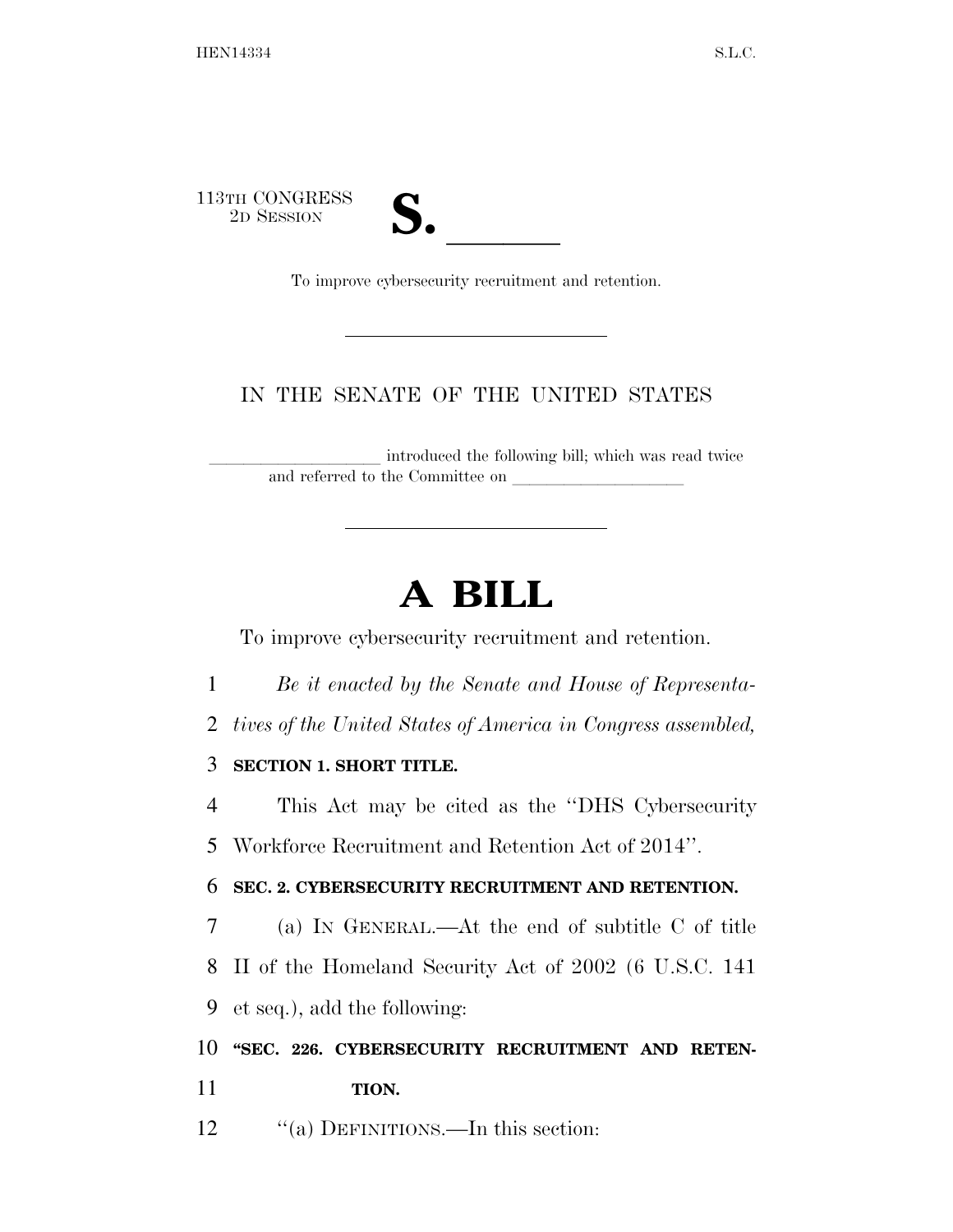HEN14334 S.L.C.

| $\mathbf{1}$   | APPROPRIATE COMMITTEES OF<br>``(1)<br>$CON-$           |
|----------------|--------------------------------------------------------|
| $\overline{2}$ | GRESS.—The term 'appropriate committees of Con-        |
| 3              | gress' 'means the Committee on Homeland Security       |
| $\overline{4}$ | and Governmental Affairs and the Committee on          |
| 5              | Appropriations of the Senate and the Committee on      |
| 6              | Homeland Security and the Committee on Appro-          |
| 7              | priations of the House of Representatives.'            |
| 8              | "(2) COLLECTIVE BARGAINING AGREEMENT.-                 |
| 9              | The term 'collective bargaining agreement' has the     |
| 10             | meaning given that term in section $7103(a)(8)$ of     |
| 11             | title 5, United States Code.                           |
| 12             | "(3) EXCEPTED SERVICE.—The term 'excepted              |
| 13             | service' has the meaning given that term in section    |
| 14             | 2103 of title 5, United States Code.                   |
| 15             | $(4)$ PREFERENCE ELIGIBLE.—The term 'pref-             |
| 16             | erence eligible' has the meaning given that term in    |
| 17             | section 2108 of title 5, United States Code.           |
| 18             | "(5) QUALIFIED POSITION.—The term 'quali-              |
| 19             | fied position' means a position, designated by the     |
| 20             | Secretary for the purpose of this section, in which    |
| 21             | the incumbent performs, manages, or supervises         |
| 22             | functions that execute the responsibilities of the De- |
| 23             | partment relating to cybersecurity.                    |
| 24             | $``(6)$ SENIOR EXECUTIVE SERVICE.—The term             |
| 25             | 'Senior Executive Service' has the meaning given       |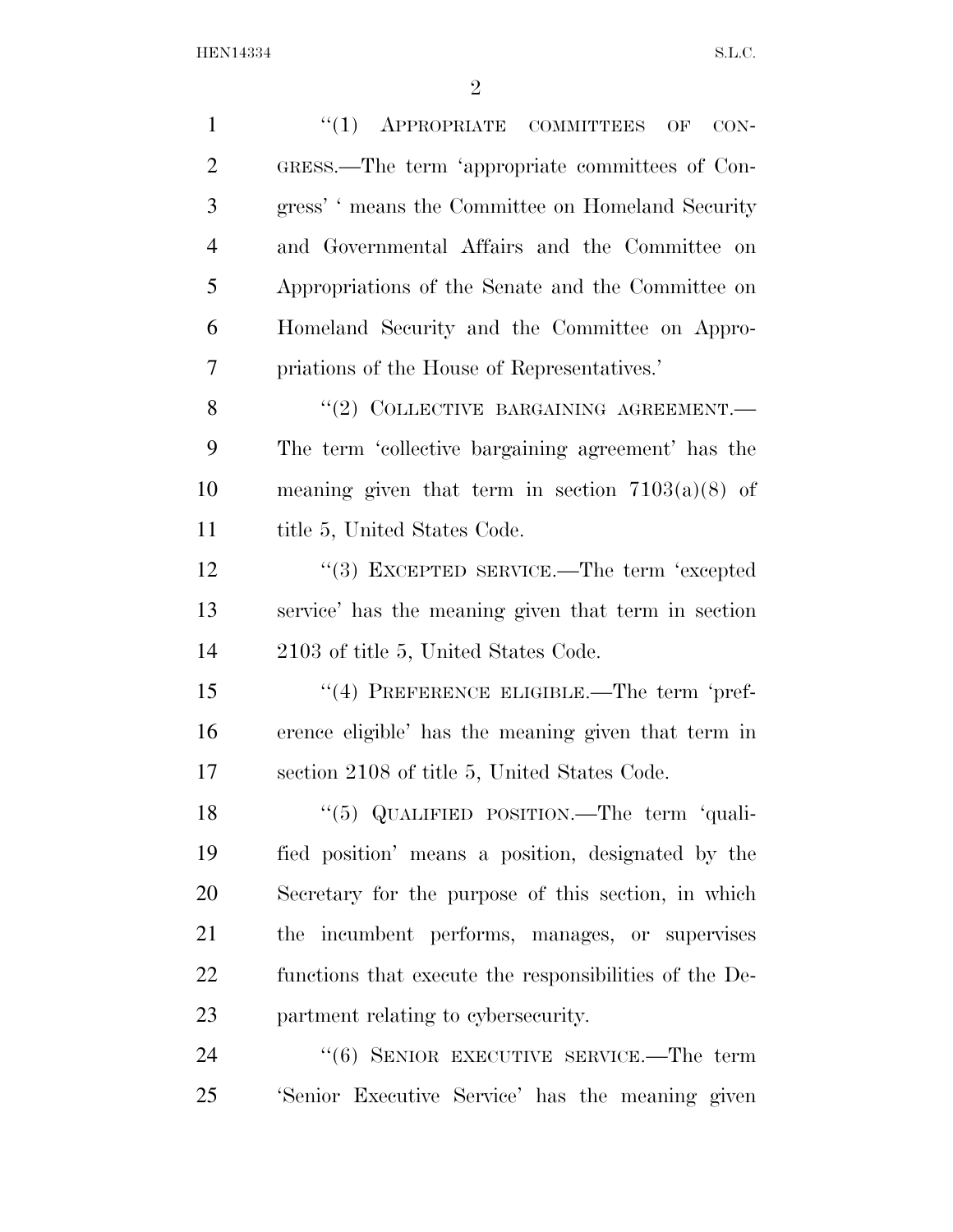| $\mathbf{1}$   | that term in section 2101a of title 5, United States |
|----------------|------------------------------------------------------|
| $\overline{2}$ | Code.                                                |
| 3              | "(b) GENERAL AUTHORITY.—                             |
| $\overline{4}$ | "(1) ESTABLISH POSITIONS, APPOINT PER-               |
| 5              | SONNEL, AND FIX RATES OF PAY.-                       |
| 6              | $\lq\lq$ (A) GENERAL AUTHORITY.—The<br>Sec-          |
| $\overline{7}$ | retary may—                                          |
| 8              | "(i) establish, as positions in the ex-              |
| 9              | cepted service, such qualified positions in          |
| 10             | the Department as the Secretary deter-               |
| 11             | mines necessary to carry out the respon-             |
| 12             | sibilities of the Department relating to cy-         |
| 13             | bersecurity, including positions formerly            |
| 14             | identified as—                                       |
| 15             | "(I) senior level positions des-                     |
| 16             | ignated under section 5376 of title 5,               |
| 17             | United States Code; and                              |
| 18             | $\lq\lq$ (II) positions in the Senior Ex-            |
| 19             | ecutive Service;                                     |
| 20             | "(ii) appoint an individual to a quali-              |
| 21             | fied position (after taking into consider-           |
| 22             | ation the availability of preference eligibles       |
| 23             | for appointment to the position); and                |
| 24             | "(iii) subject to the requirements of                |
| 25             | paragraphs $(2)$ and $(3)$ , fix the compensa-       |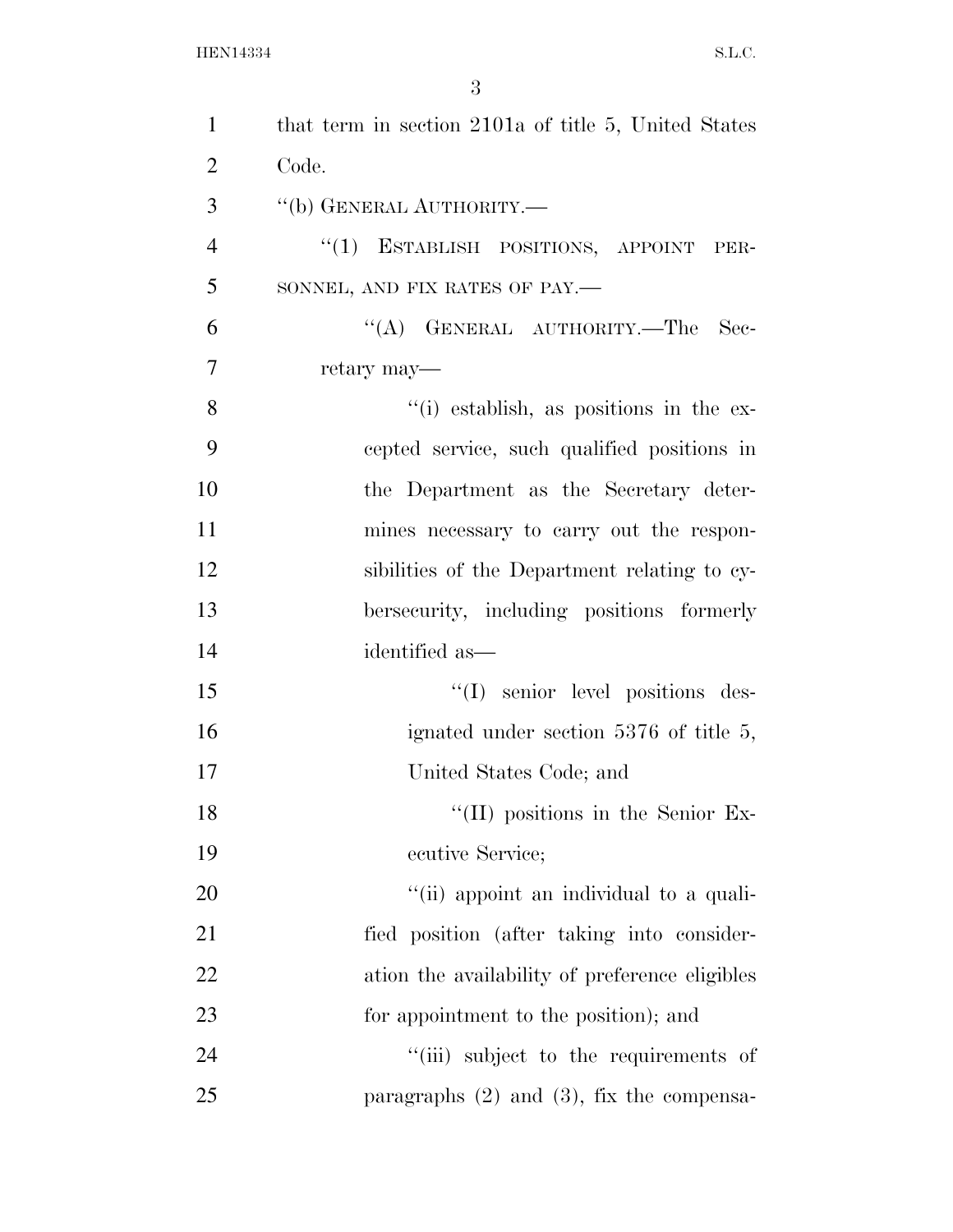HEN14334 S.L.C.

| $\mathbf{1}$   | tion of an individual for service in a quali-               |
|----------------|-------------------------------------------------------------|
| $\overline{2}$ | fied position.                                              |
| 3              | CONSTRUCTION<br>$\lq\lq (B)$<br><b>WITH</b><br><b>OTHER</b> |
| $\overline{4}$ | LAWS.—The authority of the Secretary under                  |
| 5              | this subsection applies without regard to the               |
| 6              | provisions of any other law relating to the ap-             |
| 7              | pointment, number, classification, or compensa-             |
| 8              | tion of employees.                                          |
| 9              | $"(2)$ BASIC PAY.—                                          |
| 10             | "(A) AUTHORITY TO FIX RATES OF BASIC                        |
| 11             | PAY.—In accordance with this section, the Sec-              |
| 12             | retary shall fix the rates of basic pay for any             |
| 13             | qualified position established under paragraph              |
| 14             | $(1)$ in relation to the rates of pay provided for          |
| 15             | employees in comparable positions in the De-                |
| 16             | partment of Defense and subject to the same                 |
| 17             | limitations on maximum rates of pay estab-                  |
| 18             | lished for such employees by law or regulation.             |
| 19             | "(B) PREVAILING RATE SYSTEMS.—The                           |
| 20             | Secretary may, consistent with section 5341 of              |
| 21             | title 5, United States Code, adopt such provi-              |
| 22             | sions of that title as provide for prevailing rate          |
| 23             | systems of basic pay and may apply those pro-               |
| 24             | visions to qualified positions for employees in or          |
| 25             | under which the Department may employ indi-                 |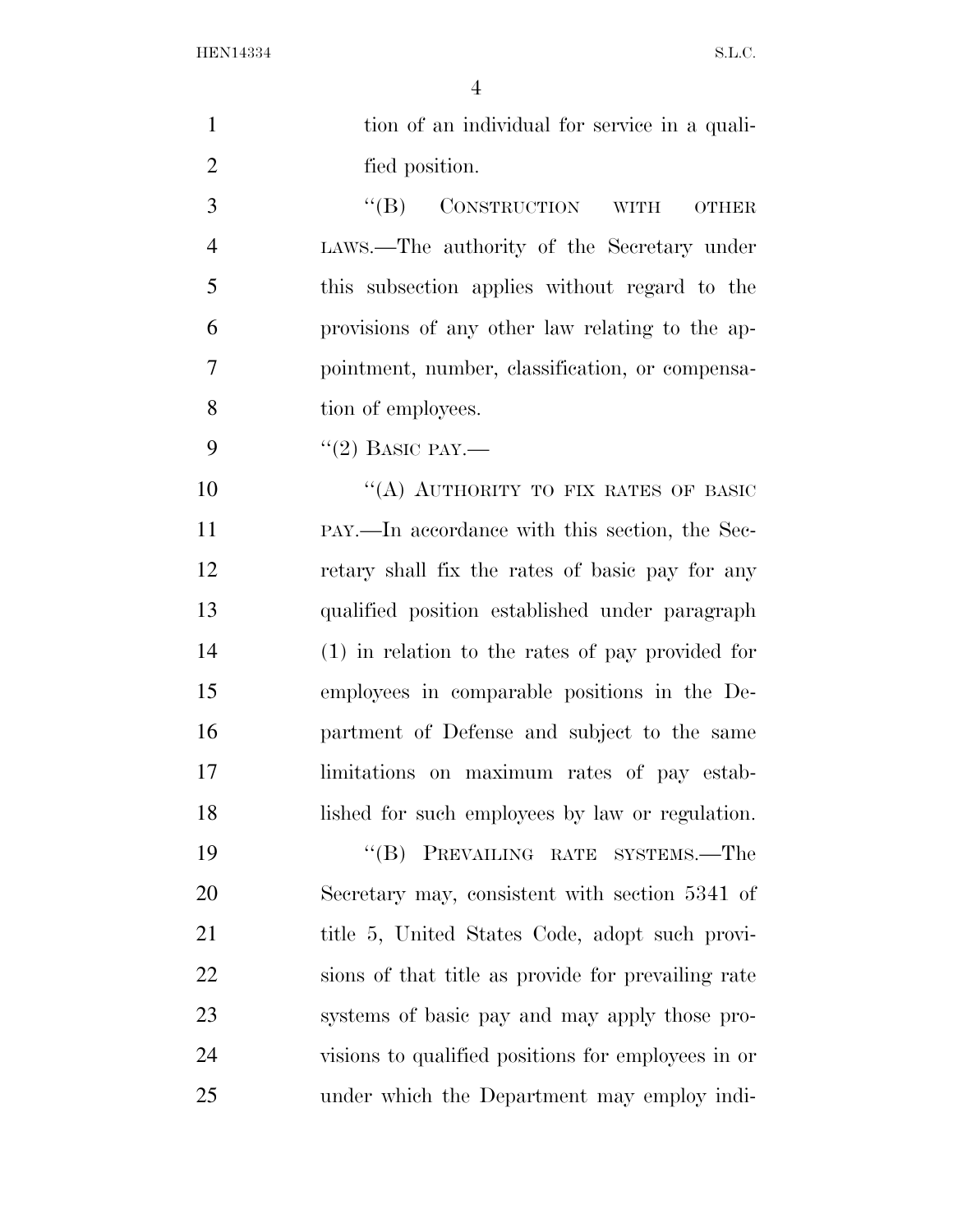| $\mathbf{1}$   | viduals described by section $5342(a)(2)(A)$ of       |
|----------------|-------------------------------------------------------|
| $\overline{2}$ | that title.                                           |
| 3              | "(3) ADDITIONAL COMPENSATION, INCENTIVES,             |
| $\overline{4}$ | AND ALLOWANCES.-                                      |
| 5              | "(A) ADDITIONAL COMPENSATION BASED                    |
| 6              | ON TITLE 5 AUTHORITIES.—The Secretary may             |
| $\overline{7}$ | provide employees in qualified positions com-         |
| 8              | pensation (in addition to basic pay), including       |
| 9              | benefits, incentives, and allowances, consistent      |
| 10             | with, and not in excess of the level authorized       |
| 11             | for, comparable positions authorized by title $5$ ,   |
| 12             | United States Code.                                   |
| 13             | $\lq\lq (B)$ ALLOWANCES IN<br>NONFOREIGN              |
| 14             | AREAS.—An employee in a qualified position            |
| 15             | whose rate of basic pay is fixed under para-          |
| 16             | graph $(2)(A)$ shall be eligible for an allowance     |
| 17             | under section 5941 of title 5, United States          |
| 18             | Code, on the same basis and to the same extent        |
| 19             | as if the employee was an employee covered by         |
| 20             | such section 5941, including eligibility condi-       |
| 21             | tions, allowance rates, and all other terms and       |
| 22             | conditions in law or regulation.                      |
| 23             | "(4) PLAN FOR EXECUTION OF<br>AUTHORI-                |
| 24             | TIES.—Not later than 120 days after the date of en-   |
| 25             | actment of this section, the Secretary shall submit a |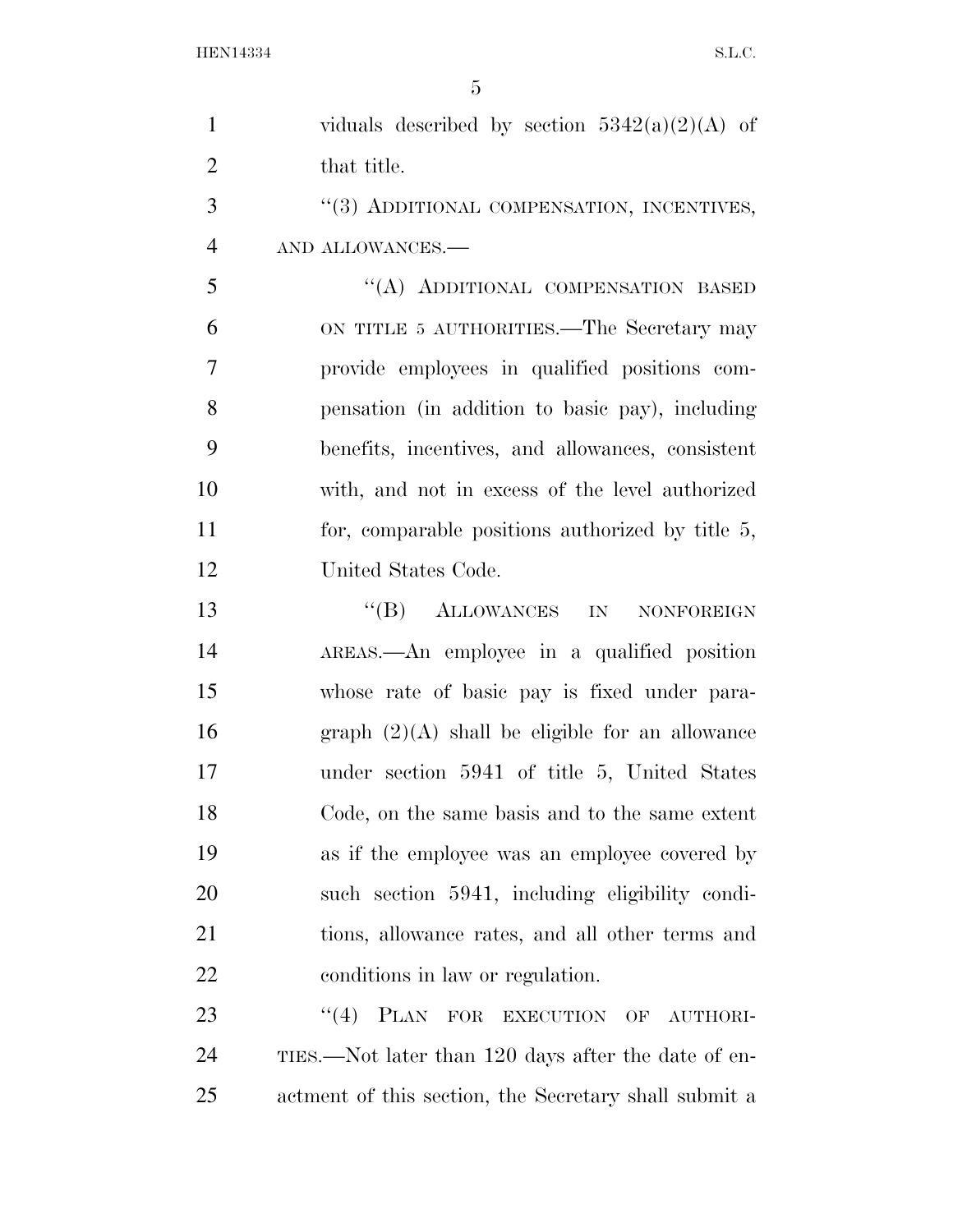report to the appropriate committees of Congress with a plan for the use of the authorities provided under this subsection.

4 "(5) COLLECTIVE BARGAINING AGREEMENTS.— Nothing in paragraph (1) may be construed to im- pair the continued effectiveness of a collective bar- gaining agreement with respect to an office, compo- nent, subcomponent, or equivalent of the Depart- ment that is a successor to an office, component, subcomponent, or equivalent of the Department cov-ered by the agreement before the succession.

12 "(6) REQUIRED REGULATIONS.—The Secretary, in coordination with the Director of the Office of Personnel Management, shall prescribe regulations for the administration of this section.

 ''(c) ANNUAL REPORT.—Not later than 1 year after the date of enactment of this section, and every year there- after for 4 years, the Secretary shall submit to the appro-priate committees of Congress a detailed report that—

 ''(1) discusses the process used by the Sec- retary in accepting applications, assessing can- didates, ensuring adherence to veterans' preference, and selecting applicants for vacancies to be filled by an individual for a qualified position;

''(2) describes—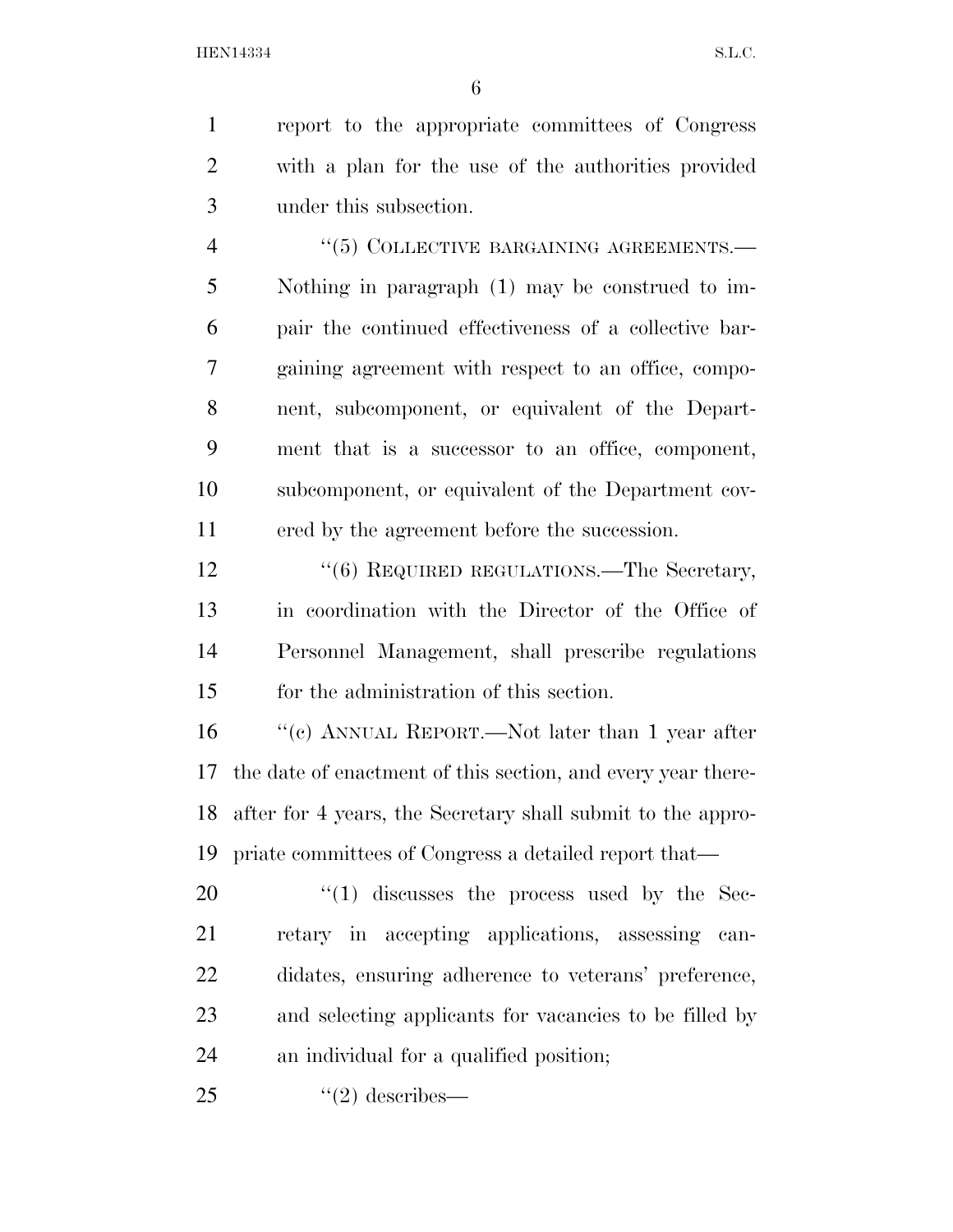| $\mathbf{1}$   | "(A) how the Secretary plans to fulfill the       |
|----------------|---------------------------------------------------|
| $\overline{2}$ | critical need of the Department to recruit and    |
| 3              | retain employees in qualified positions;          |
| $\overline{4}$ | $\lq\lq$ (B) the measures that will be used to    |
| 5              | measure progress; and                             |
| 6              | $\lq\lq$ (C) any actions taken during the report- |
| 7              | ing period to fulfill such critical need;         |
| 8              | $(3)$ discusses how the planning and actions      |
| 9              | taken under paragraph (2) are integrated into the |
| 10             | strategic workforce planning of the Department;   |
| 11             | "(4) provides metrics on actions occurring dur-   |
| 12             | ing the reporting period, including—              |
| 13             | $\lq\lq$ the number of employees in qualified     |
| 14             | positions hired by occupation and grade and       |
| 15             | level or pay band;                                |
| 16             | "(B) the placement of employees in quali-         |
| 17             | fied positions by directorate and office within   |
| 18             | the Department;                                   |
| 19             | "(C) the total number of veterans hired;          |
| 20             | $\lq\lq$ the number of separations of employ-     |
| 21             | ees in qualified positions by occupation and      |
| 22             | grade and level or pay band;                      |
| 23             | $\lq\lq(E)$ the number of retirements of employ-  |
| 24             | ees in qualified positions by occupation and      |
| 25             | grade and level or pay band; and                  |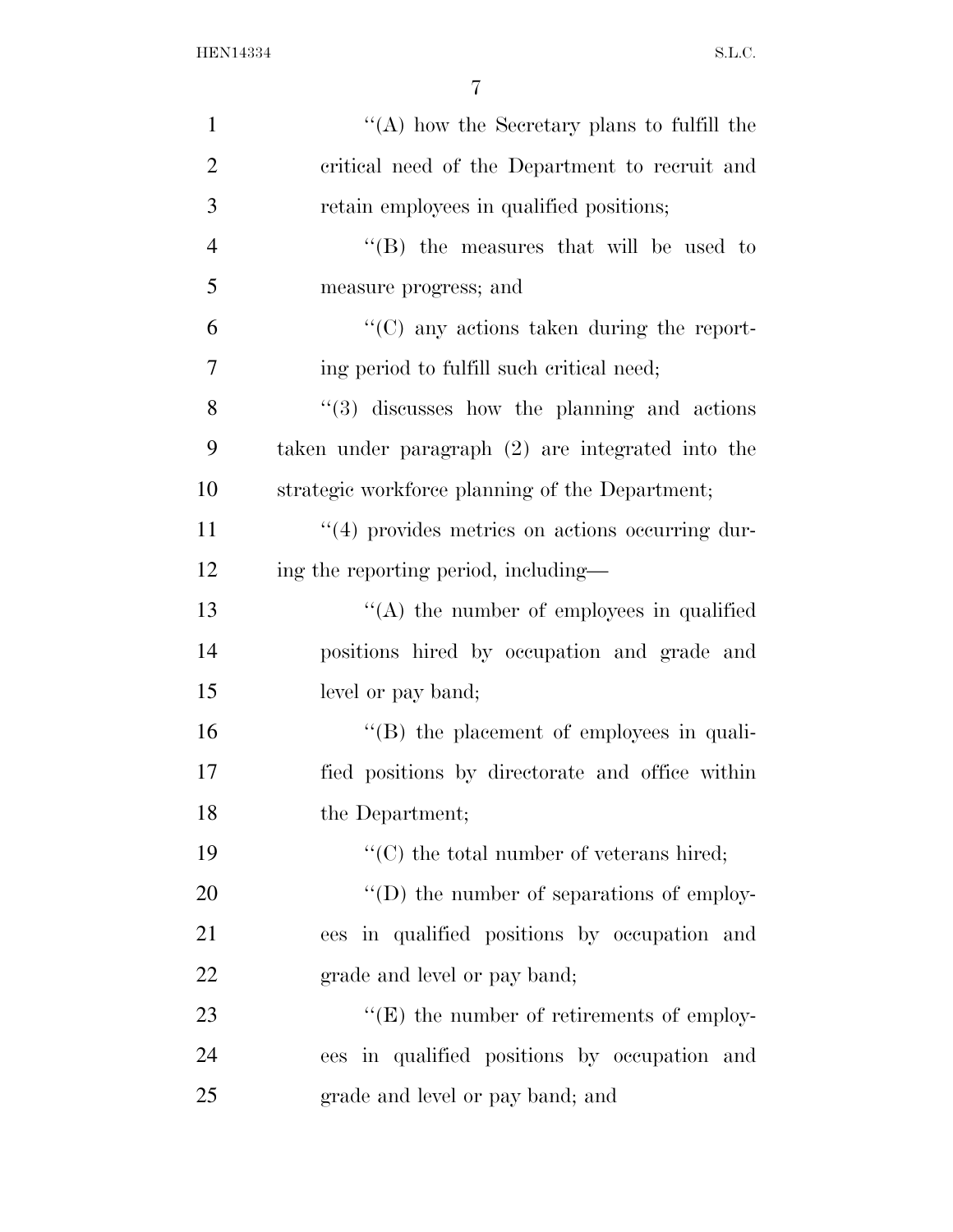HEN14334 S.L.C.

| $\mathbf{1}$   | $``(F)$ the number and amounts of recruit-                |
|----------------|-----------------------------------------------------------|
| $\overline{2}$ | ment, relocation, and retention incentives paid           |
| 3              | to employees in qualified positions by occupa-            |
| $\overline{4}$ | tion and grade and level or pay band; and                 |
| 5              | $\lq(5)$ describes the training provided to super-        |
| 6              | visors of employees in qualified positions at the De-     |
| 7              | partment on the use of the new authorities.               |
| 8              | "(d) THREE-YEAR PROBATIONARY PERIOD.—The                  |
| 9              | probationary period for all employees hired under the au- |
| 10             | thority established in this section shall be 3 years.     |
| 11             | "(e) INCUMBENTS OF EXISTING COMPETITIVE SERV-             |
| 12             | ICE POSITIONS.—                                           |
| 13             | "(1) IN GENERAL.—An individual serving in a               |
| 14             | position on the date of enactment of this section         |
| 15             | that is selected to be converted to a position in the     |
| 16             | excepted service under this section shall have the        |
| 17             | right to refuse such conversion.                          |
| 18             | (2)<br>SUBSEQUENT CONVERSION.-After<br>the                |
| 19             | date on which an individual who refuses a conversion      |
| 20             | under paragraph (1) stops serving in the position se-     |
| 21             | lected to be converted, the position may be converted     |
| <u>22</u>      | to a position in the excepted service.".                  |
| 23             | (b) CONFORMING AMENDMENT.—Section $3132(a)(2)$            |
| 24             | of title 5, United States Code, is amended in the matter  |
| 25             | following subparagraph $(E)$ —                            |